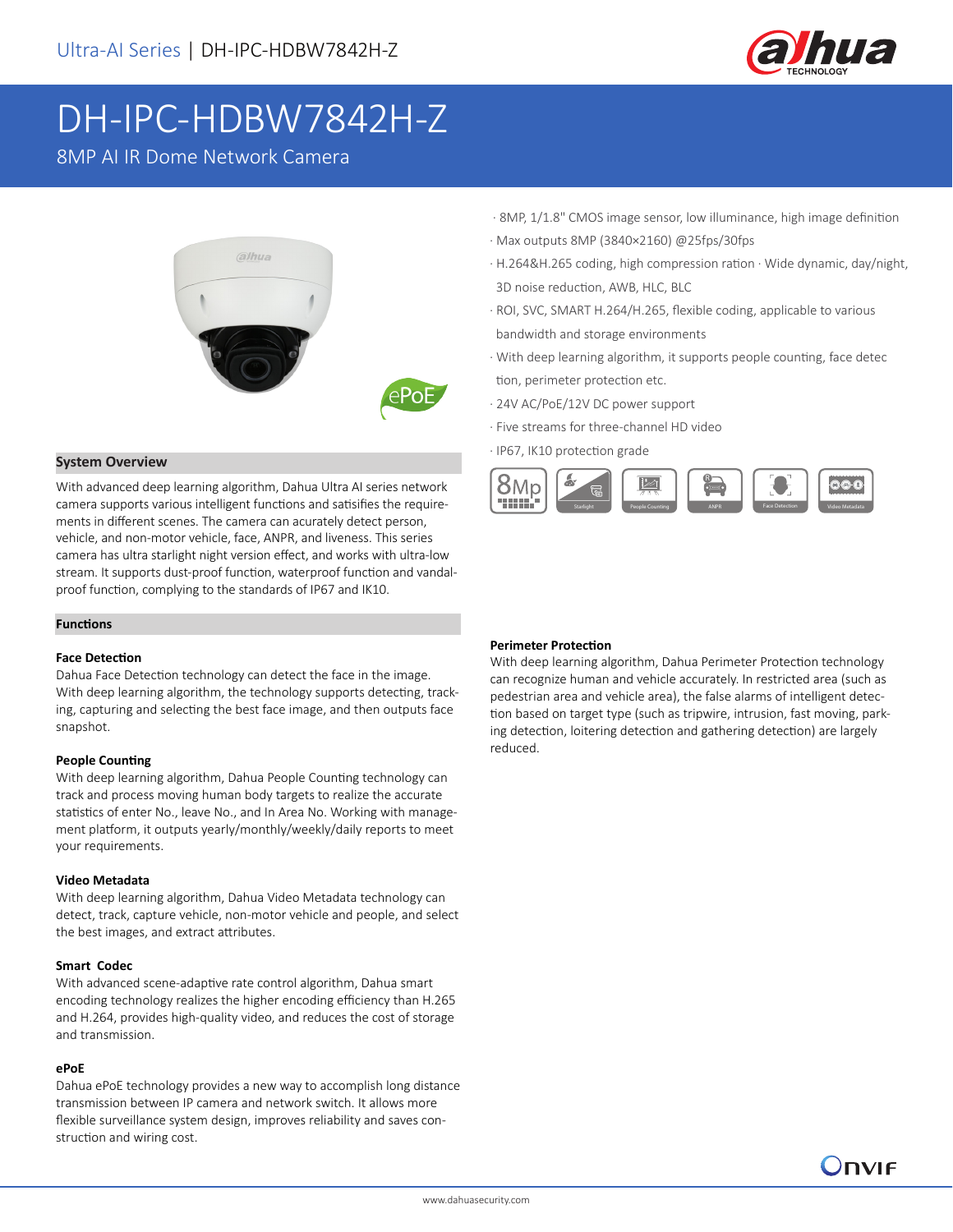# Ultra-AI Series | DH-IPC-HDBW7842H-Z

## **Technical Specification**

| Camera                   |      |                                                                                         |                                 |                       |                                |
|--------------------------|------|-----------------------------------------------------------------------------------------|---------------------------------|-----------------------|--------------------------------|
| Image Sensor             |      | 1/1.8" 8Megapixel progressive CMOS                                                      |                                 |                       |                                |
| <b>Effective Pixels</b>  |      | 3840 (H) × 2160 (V)                                                                     |                                 |                       |                                |
| <b>ROM</b>               |      | 4 GB                                                                                    |                                 |                       |                                |
| <b>RAM</b>               |      | 2 GB                                                                                    |                                 |                       |                                |
| Scanning System          |      | Progressive                                                                             |                                 |                       |                                |
| Electronic Shutter Speed |      | Auto/Manual 1/3 s-1/100000 s                                                            |                                 |                       |                                |
| Min. Illumination        |      | 0.003 Lux@F1.2                                                                          |                                 |                       |                                |
| <b>IR Distance</b>       |      | Distance up to 40 m (131.23 ft)                                                         |                                 |                       |                                |
| IR On/Off Control        |      | Auto                                                                                    |                                 |                       |                                |
| IR LEDs Number           |      | 3 (IR LEDs)                                                                             |                                 |                       |                                |
| Pan/Tilt/Rotation Range  |      | Pan: 0°-355°<br>Tilt: 0°-80°<br>Rotation: 0°-355°                                       |                                 |                       |                                |
| Lens                     |      |                                                                                         |                                 |                       |                                |
| Lens Type                |      | Motorized vari-focal                                                                    |                                 |                       |                                |
| Mount Type               |      | Module interface                                                                        |                                 |                       |                                |
| Focal Length             |      | 2.7mm-12mm                                                                              |                                 |                       |                                |
| Max. Aperture            |      | F1.2                                                                                    |                                 |                       |                                |
| Field of View            |      | Horizontal: 111° (W)-47° (T)<br>Vertical: 59° (W)-26° (T)<br>Diagonal: 135° (W)-51° (T) |                                 |                       |                                |
| Iris Type                |      | Auto aperture                                                                           |                                 |                       |                                |
| Close Focus Distance     |      | w: 1 m (W: 3.28 ft)<br>T: $2.5 \text{ m}$ (T: $8.20 \text{ ft}$ )                       |                                 |                       |                                |
|                          | Lens | Detect                                                                                  | Observe                         | Recognize             | Identify                       |
| <b>DORI</b><br>Distance  | W    | 87 m<br>(285.43 ft)                                                                     | 34.9 m<br>$(144.50 \text{ ft})$ | 17.4 m<br>(57.08 ft)  | 8.7 <sub>m</sub><br>(28.54 ft) |
|                          | Τ    | 186.7 m<br>(612.53 ft)                                                                  | 74.7 m<br>(245.08 ft)           | 37.3 m<br>(122.37 ft) | 18.6 m<br>$(61.02 \text{ ft})$ |
| Smart event              |      |                                                                                         |                                 |                       |                                |

General IVS Analytics Abandoned object, moving object

Professional, intelligent

| Perimeter Protection  | Tripwire, intrusion, fast moving (the three functions<br>support the classification and accurate detection<br>of vehicle and human); parking detection, loitering<br>detection, and people gathering.                                                                                                                                                                                                                                                        |
|-----------------------|--------------------------------------------------------------------------------------------------------------------------------------------------------------------------------------------------------------------------------------------------------------------------------------------------------------------------------------------------------------------------------------------------------------------------------------------------------------|
| <b>Face Detection</b> | Face detection, track, priority, snapshot, face<br>enhancement, face exposure, face attribute extract,<br>6 attributes and 8 expressions: Gender, age, glasses,<br>expressions (anger, sadness, disgust, fear, surprise,<br>calm, happiness and confusion), mask, beard<br>Face matting setting: face, single inch photo<br>Three snapshot methods: real-time snapshot, priority<br>snapshot, quality priority<br>Face angle filter<br>Priority time setting |
| ANPR                  | ANPR, track, priority, snapshot<br>Vehicle attributes: license plate, vehicle type, vehicle<br>color, vehicle brand<br>Other attributes: sun visor, seat belt, smoking,<br>phoning, in-car accessories, annual vehicle inspection<br>mark                                                                                                                                                                                                                    |

| Video Metadata                         | Support human body, human face, motor vehicle<br>and non-motor vehicle image capture and attributes<br>extraction.                                                                                                                                |  |  |
|----------------------------------------|---------------------------------------------------------------------------------------------------------------------------------------------------------------------------------------------------------------------------------------------------|--|--|
| People Counting                        | People counting (count the entry number, exit number<br>and pass number), display and output daily/monthly/<br>annual statistics. No. in area                                                                                                     |  |  |
| Intelligent Search                     | Work together with Smart NVR to perform refine<br>intelligent search, event extraction and merging to<br>event videos.                                                                                                                            |  |  |
| Video                                  |                                                                                                                                                                                                                                                   |  |  |
| Video Compression                      | H.265, H.264, H.264H, H.264B, MJPEG                                                                                                                                                                                                               |  |  |
| Smart Codec                            | Yes                                                                                                                                                                                                                                               |  |  |
| Video Frame Rate                       | Main Stream: 3840 × 2160 (1–25/30 fps)<br>Sub Stream 1: 704 × 576 (1-25/30 fps)<br>Sub Stream 2: 1920 × 1080 (1-25/30 fps)<br>Sub Stream 3: 1920 × 1080 (1-25/30 fps)<br>Sub Stream 4: 704 × 576 (1-25/30 fps)                                    |  |  |
| Stream Capability                      | 5 streams                                                                                                                                                                                                                                         |  |  |
| Resolution                             | 8M (3840 × 2160)/6M (3072 × 2048/3072 × 1728)/5M<br>(2592 × 1944)/4M (2688 × 1520)/3M (2048 ×<br>1536/2304 × 1296)/1080p(1920 × 1080)/1.3M (1280 ×<br>960)/720p(1280 × 720)/D1 (704 × 576/704 × 480)/VGA<br>(640 × 480)/CIF (352 × 288/352 × 240) |  |  |
| <b>Bit Rate Control</b>                | CBR/VBR                                                                                                                                                                                                                                           |  |  |
| Video Bit Rate                         | H.264: 32 Kbps-16384 Kbps<br>H.265: 12 Kbps-16384 Kbps                                                                                                                                                                                            |  |  |
| Day/Night                              | ICR switch                                                                                                                                                                                                                                        |  |  |
| BLC                                    | Yes                                                                                                                                                                                                                                               |  |  |
| WDR                                    | 120 dB                                                                                                                                                                                                                                            |  |  |
| White Balance                          | Auto/natural/street lamp/outdoor/manual/regional<br>custom                                                                                                                                                                                        |  |  |
| Gain Control                           | Auto/Manual                                                                                                                                                                                                                                       |  |  |
| Noise Reduction                        | 3D DNR                                                                                                                                                                                                                                            |  |  |
| <b>Motion Detection</b>                | OFF/ON (4 areas, rectangular)                                                                                                                                                                                                                     |  |  |
| Region of Interest(RoI)                | Yes (4 areas)                                                                                                                                                                                                                                     |  |  |
| Electronic Image<br>Stabilization(EIS) | Yes                                                                                                                                                                                                                                               |  |  |
| Smart IR                               | Yes                                                                                                                                                                                                                                               |  |  |
| Defog                                  | Yes                                                                                                                                                                                                                                               |  |  |
| Image Rotation                         | 0°/90°/180°/270° (Supports 90°/270° with 1080p<br>resolution or below.)                                                                                                                                                                           |  |  |
| Mirror                                 | Yes                                                                                                                                                                                                                                               |  |  |
| Privacy Masking                        | 4 areas                                                                                                                                                                                                                                           |  |  |
| Audio                                  |                                                                                                                                                                                                                                                   |  |  |
| Audio Compression                      | G.711a; G.711Mu; G726; AAC; G.723                                                                                                                                                                                                                 |  |  |
| Network                                |                                                                                                                                                                                                                                                   |  |  |
| Network                                | RJ-45 (10/100/1000 Base-T)                                                                                                                                                                                                                        |  |  |
| Protocol                               | HTTP; Https; 8021.x; TCP; ARP; RTSP; RTP; UDP; RTCP;<br>SMTP; FTP; DHCP; DNS; DDNS; PPPoE; IPv4/v6; SNMP;<br>QoS; UPnP; NTP; SFTP; RTMP; Genetec;Bonjour                                                                                          |  |  |
| Interoperability                       | ONVIF (Profile S/Profile G/Profile T); CGI; P2P                                                                                                                                                                                                   |  |  |
|                                        |                                                                                                                                                                                                                                                   |  |  |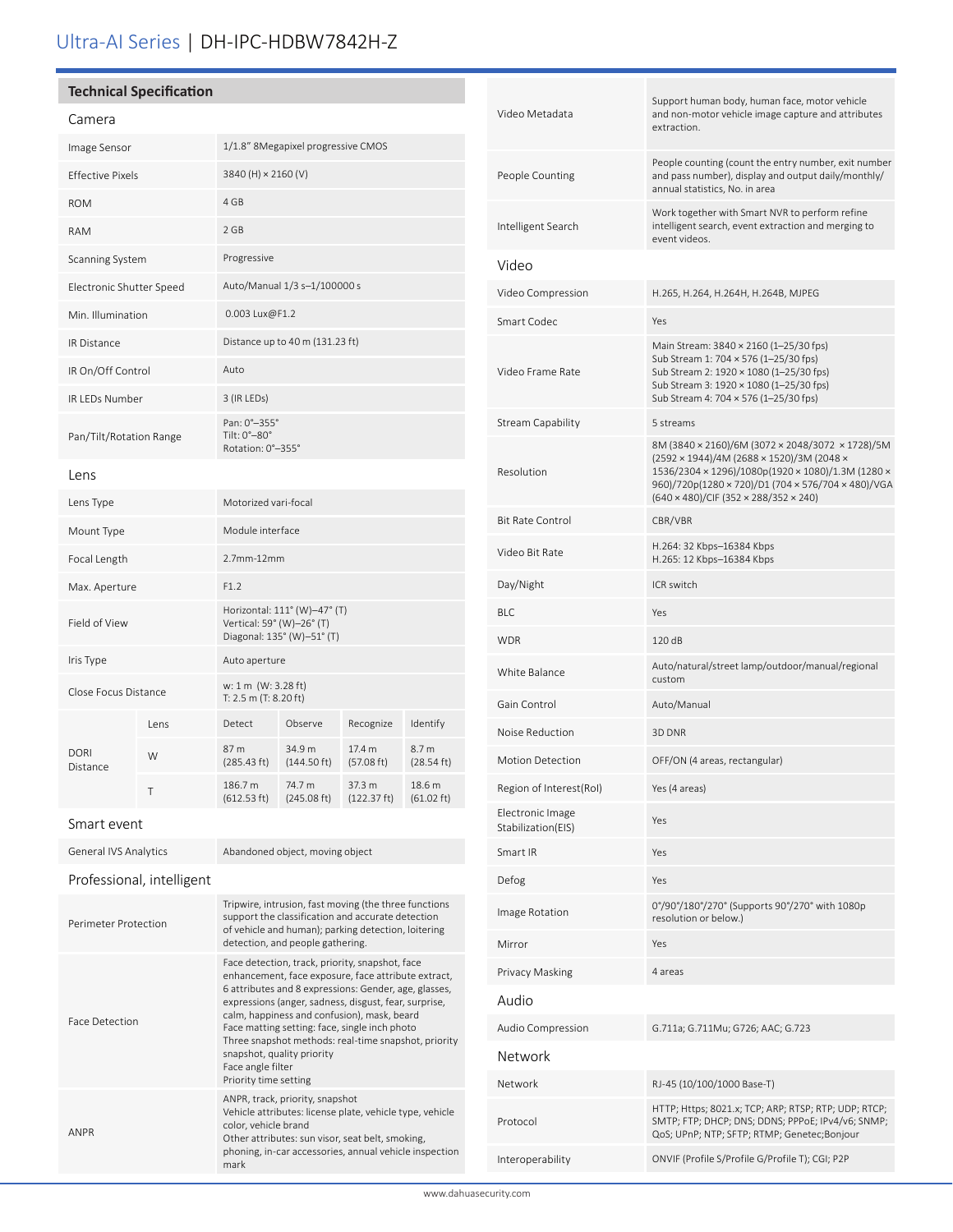## Ultra-AI Series | DH-IPC-HDBW7842H-Z

| Scene Self-adaptation        | Yes                                                                                                                                                                                                            |  |
|------------------------------|----------------------------------------------------------------------------------------------------------------------------------------------------------------------------------------------------------------|--|
| User/Host                    | 20                                                                                                                                                                                                             |  |
| Edge Storage                 | FTP; Micro SD card (256 G); NAS; SFTP                                                                                                                                                                          |  |
| <b>Browser</b>               | IE: Versions later than IE9<br>Chrome: Versions later than Chrome 42,<br>Firefox: Versions later than Firefox 48.0.2,                                                                                          |  |
| Management Software          | Smart PSS, DSS PRO, NVR, IVSS, DMSS                                                                                                                                                                            |  |
| Mobile Phone                 | IOS, Android                                                                                                                                                                                                   |  |
| Certification                |                                                                                                                                                                                                                |  |
| Certifications               | CE-LVD: EN60950-1<br>CE-EMC: Electromagnetic Compatibility Directive<br>2014/30/EU<br>FCC: 47 CFR FCC Part 15, Subpart B<br>UL/CUL: UL60950-1 CAN/CSA C22.2 No.60950-1-07                                      |  |
| Port                         |                                                                                                                                                                                                                |  |
| RS-485                       | 1 (Bit rate: 1200 bps-115200 bps)                                                                                                                                                                              |  |
| Audio Input                  | Audio Interface: 1/1 channel In/Out                                                                                                                                                                            |  |
| Audio Output                 |                                                                                                                                                                                                                |  |
| Alarm Input                  | 3 channel In: 5mA 5V DC                                                                                                                                                                                        |  |
| Alarm Output                 | 2 channel Out: 1000mA 30V DC/500mA 50V AC                                                                                                                                                                      |  |
| Power                        |                                                                                                                                                                                                                |  |
| Power Supply                 | 12V DC/24V AC/POE                                                                                                                                                                                              |  |
| Power Consumption            | Basic power consumption: 5.4W (12V DC); 5W (24V AC<br>active power); 4.9W (POE);<br>Max power consumption (ICR switch, and IR full<br>intensity): 16.7W (12V DC); 15.7W (24V AC active<br>power); 15.6W (POE); |  |
| Environment                  |                                                                                                                                                                                                                |  |
| <b>Operating Temperature</b> | -40°C to +60°C (-40°F to +140°F)                                                                                                                                                                               |  |
| Storage Temperature          | ≤95%                                                                                                                                                                                                           |  |
| Storage Temperature          | -40°C to +60°C (-40°F to +140°F)                                                                                                                                                                               |  |
| Ingress Protection           | IP67, IK10                                                                                                                                                                                                     |  |
| Structure                    |                                                                                                                                                                                                                |  |
| <b>Dimensions</b>            | 129.1 mm × 0157.9 mm (5.08" × 06.22") (L × W × H)                                                                                                                                                              |  |
| Net Weight                   | 1500g(3.31lb)                                                                                                                                                                                                  |  |
| Gross Weight                 | 1600 g (3.53 lb)                                                                                                                                                                                               |  |
| Installation                 | Ceiling Mount; side Mount; pole Mount                                                                                                                                                                          |  |

| <b>Ordering Information</b> |                           |                              |  |  |
|-----------------------------|---------------------------|------------------------------|--|--|
| <b>Type</b>                 | Part Number               | Description                  |  |  |
| 8MP Camera                  | $DH-IPC-$<br>HDBW7842HP-7 | 8MP ALIR Dome Network Camera |  |  |
|                             | $DH-IPC-$<br>HDBW7842HN-7 | 8MP ALIR Dome Network Camera |  |  |
|                             | IPC-<br>HDBW7842HP-7      | 8MP ALIR Dome Network Camera |  |  |
|                             | $IPC-$<br>HDBW7842HN-7    | 8MP ALIR Dome Network Camera |  |  |
| Accessories                 | <b>PFA773</b>             | Wall Mount                   |  |  |
|                             | PFB210W                   | Wall Mount                   |  |  |
|                             | <b>PFA152-E</b>           | Pole Mount                   |  |  |
|                             | <b>PFA101</b>             | Wall Mount                   |  |  |
|                             | <b>PFB300C</b>            | <b>Ceiling Mount</b>         |  |  |

### **Accessories**















| <b>Ceiling Mount</b> | <b>Wall Mount</b> | <b>Wall Mount</b> |  |
|----------------------|-------------------|-------------------|--|
|                      | <b>PFA773</b>     | <b>PFB210W</b>    |  |
|                      |                   |                   |  |
| <b>Wall Mount</b>    | <b>Pole Mount</b> | <b>Hang Mount</b> |  |
| <b>PFB210W</b>       | PFB210W+PFA152-E  | PFB300C+PFA101    |  |
|                      |                   |                   |  |